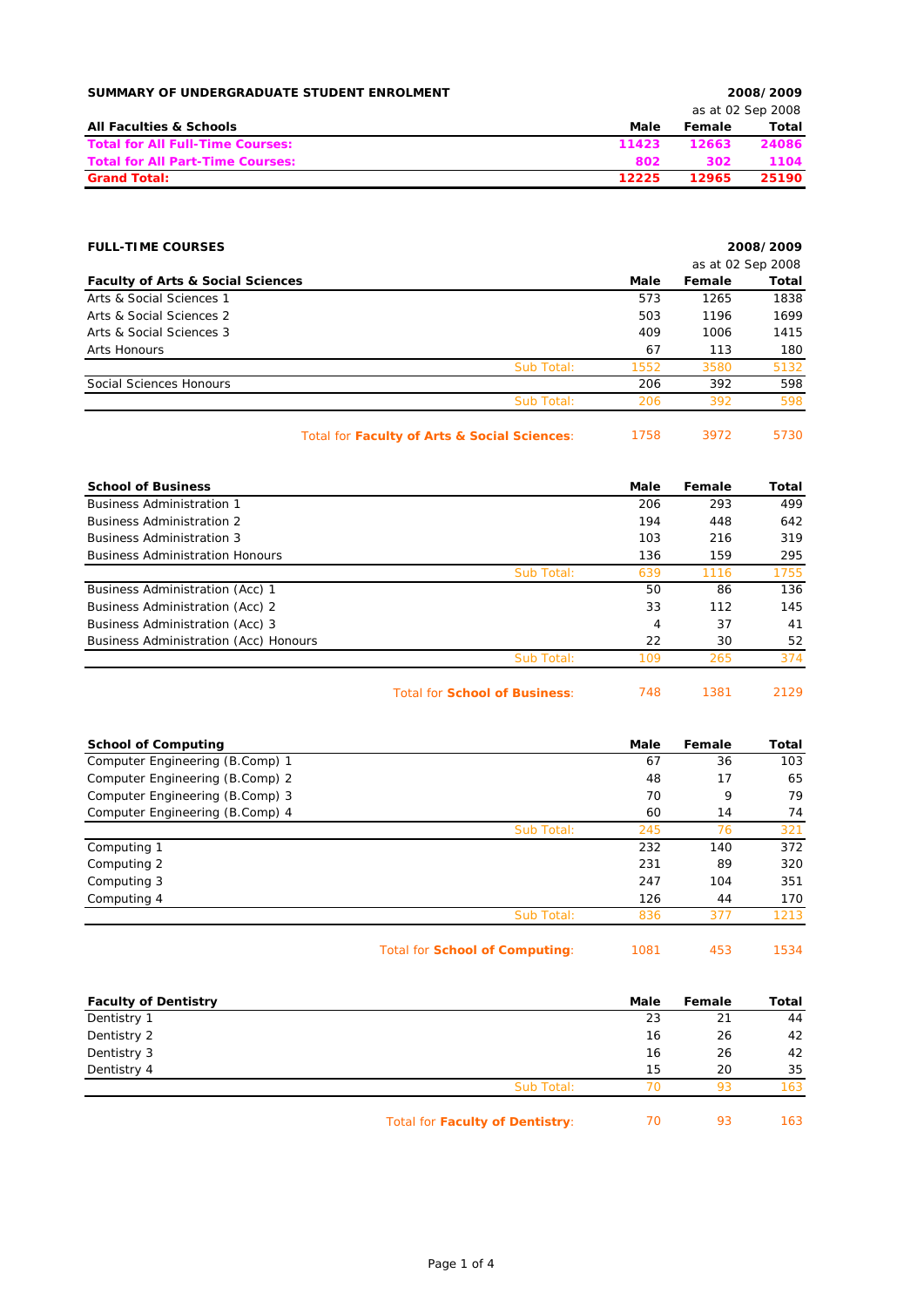| <b>School of Design &amp; Environment</b> |            | Male | Female | Total          |
|-------------------------------------------|------------|------|--------|----------------|
| Architecture 1                            |            | 80   | 98     | 178            |
| Architecture 2                            |            | 60   | 86     | 146            |
| Architecture 3                            |            | 41   | 59     | 100            |
| Architecture 4                            |            | 53   | 57     | 110            |
|                                           | Sub Total: | 234  | 300    | 534            |
| Building 3                                |            | 3    | 4      | $\overline{7}$ |
| Building 4                                |            | 20   | 27     | 47             |
|                                           | Sub Total: | 23   | 31     | 54             |
| Industrial Design 1                       |            | 10   | 28     | 38             |
| Industrial Design 2                       |            | 6    | 26     | 32             |
| Industrial Design 3                       |            | 20   | 17     | 37             |
| Industrial Design 4                       |            | 8    | 3      | 11             |
|                                           | Sub Total: | 44   | 74     | 118            |
| Project & Facilities Management 1         |            | 46   | 95     | 141            |
| Project & Facilities Management 2         |            | 25   | 91     | 116            |
| Project & Facilities Management 3         |            | 19   | 86     | 105            |
| Project & Facilities Management 4         |            | 4    | 10     | 14             |
|                                           | Sub Total: | 94   | 282    | 376            |
| Real Estate 1                             |            | 66   | 86     | 152            |
| Real Estate 2                             |            | 48   | 101    | 149            |
| Real Estate 3                             |            | 75   | 87     | 162            |
| Real Estate 4                             |            | 38   | 65     | 103            |
|                                           | Sub Total: | 227  | 339    | 566            |

Total for **School of Design & Environment**: 622 1026 1648

| <b>Faculty of Engineering</b>      |            | Male | Female | <b>Total</b> |
|------------------------------------|------------|------|--------|--------------|
| Engineering 1                      |            | 77   | 54     | 131          |
|                                    | Sub Total: | 77   | 54     | 131          |
| Chemical Engineering 1             |            | 209  | 106    | 315          |
| <b>Chemical Engineering 2</b>      |            | 154  | 97     | 251          |
| <b>Chemical Engineering 3</b>      |            | 179  | 104    | 283          |
| Chemical Engineering 4             |            | 168  | 90     | 258          |
|                                    | Sub Total: | 710  | 397    | 1107         |
| Computer Engineering (B.Eng) 1     |            | 54   | 15     | 69           |
| Computer Engineering (B.Eng) 2     |            | 78   | 25     | 103          |
| Computer Engineering (B.Eng) 3     |            | 68   | 19     | 87           |
| Computer Engineering (B.Eng) 4     |            | 66   | 12     | 78           |
|                                    | Sub Total: | 266  | 71     | 337          |
| Engineering Science Programme 1    |            | 37   | 10     | 47           |
| Engineering Science Programme 2    |            | 24   | 8      | 32           |
| Engineering Science Programme 3    |            | 32   | 10     | 42           |
|                                    | Sub Total: | 93   | 28     | 121          |
| Environmental Engineering 1        |            | 39   | 27     | 66           |
| Environmental Engineering 2        |            | 18   | 46     | 64           |
| <b>Environmental Engineering 3</b> |            | 17   | 21     | 38           |
| Environmental Engineering 4        |            | 15   | 16     | 31           |
|                                    | Sub Total: | 89   | 110    | 199          |
| Materials Science & Engineering 1  |            | 46   | 11     | 57           |
| Materials Science & Engineering 2  |            | 41   | 15     | 56           |
| Materials Science & Engineering 3  |            | 32   | 15     | 47           |
| Materials Science & Engineering 4  |            | 11   | 17     | 28           |
|                                    | Sub Total: | 130  | 58     | 188          |
| Bioengineering 1                   |            | 32   | 36     | 68           |
| Bioengineering 2                   |            | 37   | 34     | 71           |
| Bioengineering 3                   |            | 48   | 45     | 93           |
| Bioengineering 4                   |            | 25   | 28     | 53           |
|                                    | Sub Total: | 142  | 143    | 285          |
| Civil Engineering 1                |            | 47   | 30     | 77           |
| Civil Engineering 2                |            | 80   | 37     | 117          |
| Civil Engineering 3                |            | 46   | 15     | 61           |
| Civil Engineering 4                |            | 71   | 19     | 90           |
|                                    | Sub Total: | 244  | 101    | 345          |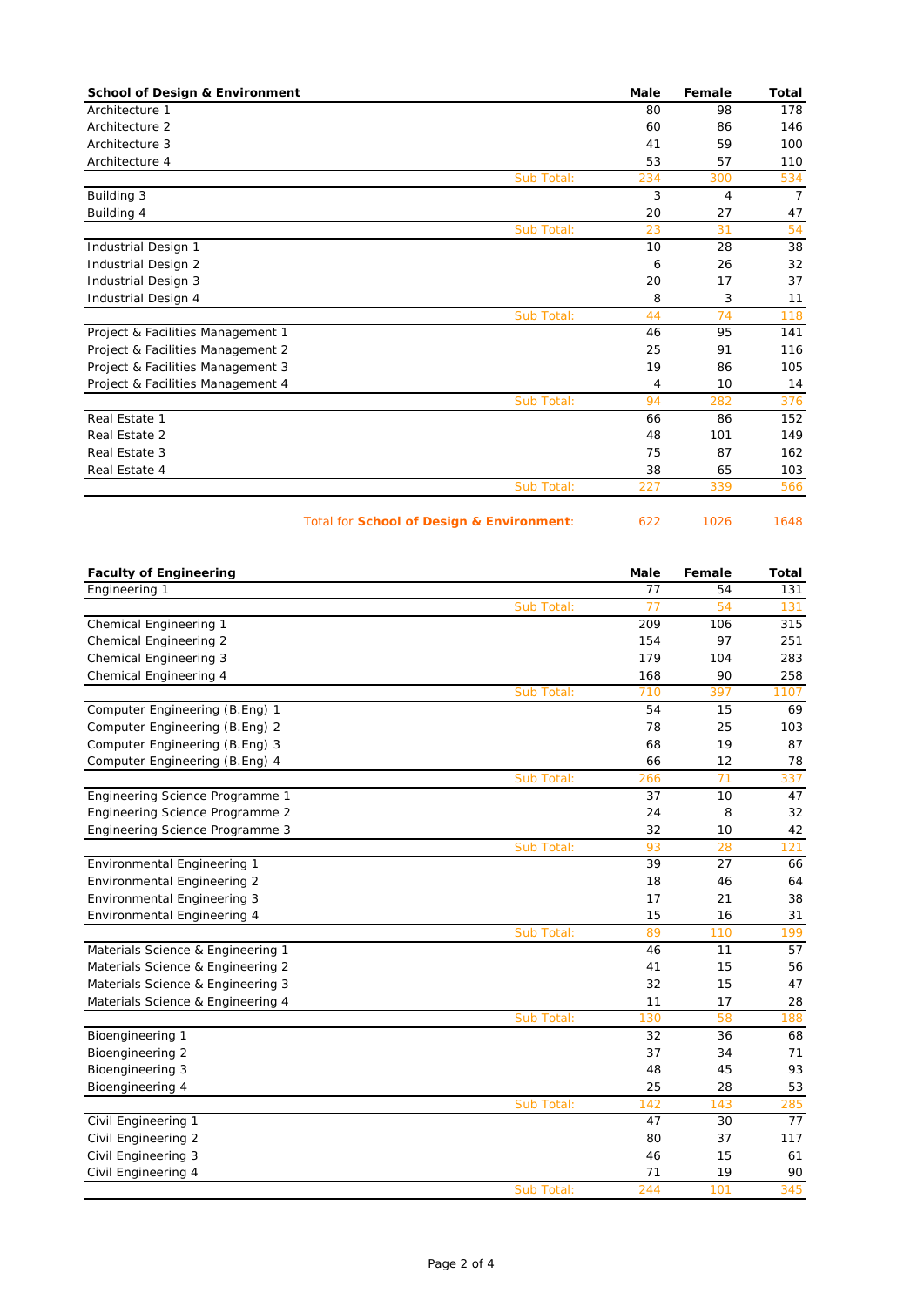| <b>Electrical Engineering 1</b>    |                                           | 201  | 64  | 265  |
|------------------------------------|-------------------------------------------|------|-----|------|
| Electrical Engineering 2           |                                           | 299  | 109 | 408  |
| <b>Electrical Engineering 3</b>    |                                           | 263  | 78  | 341  |
| Electrical Engineering 4           |                                           | 343  | 95  | 438  |
|                                    | Sub Total:                                | 1106 | 346 | 1452 |
| Industrial & Systems Engineering 1 |                                           | 51   | 23  | 74   |
| Industrial & Systems Engineering 2 |                                           | 43   | 34  | 77   |
| Industrial & Systems Engineering 3 |                                           | 57   | 28  | 85   |
| Industrial & Systems Engineering 4 |                                           | 37   | 24  | 61   |
|                                    | Sub Total:                                | 188  | 109 | 297  |
| Mechanical Engineering 1           |                                           | 257  | 43  | 300  |
| Mechanical Engineering 2           |                                           | 299  | 56  | 355  |
| Mechanical Engineering 3           |                                           | 280  | 54  | 334  |
| Mechanical Engineering 4           |                                           | 307  | 37  | 344  |
|                                    | Sub Total:                                | 1143 | 190 | 1333 |
|                                    | Total for <b>BIE, CVE, EEE, ISE, MPE:</b> | 2823 | 889 | 3712 |
|                                    |                                           |      |     |      |

Total for **Faculty of Engineering**: 4188 1607 5795

| <b>Faculty of Law</b>             |                           | Male | Female | <b>Total</b> |
|-----------------------------------|---------------------------|------|--------|--------------|
| Law 1                             |                           | 97   | 124    | 221          |
| Law <sub>2</sub>                  |                           | 94   | 128    | 222          |
| Law <sub>3</sub>                  |                           | 128  | 85     | 213          |
| Law $4$                           |                           | 89   | 116    | 205          |
|                                   | Sub Total:                | 408  | 453    | 861          |
| Approved Graduate Programme Law 3 |                           | 0    |        |              |
|                                   | Sub Total:                | Ω    |        |              |
| Graduate LL.B. Programme 1        |                           | 5    | 5      | 10           |
| Graduate LL.B. Programme 2        |                           | 10   | 2      | 12           |
| Graduate LL.B. Programme 3        |                           | 4    | 8      | 12           |
|                                   | Sub Total:                | 19   | 15     | 34           |
|                                   | Total for Faculty of Law: | 427  | 469    | 896          |

| <b>Faculty of Science</b>      |            | Male | Female | Total |
|--------------------------------|------------|------|--------|-------|
| Applied Science 1              |            | 9    | 36     | 45    |
| <b>Applied Science 2</b>       |            | 21   | 71     | 92    |
| Applied Science 3              |            | 24   | 67     | 91    |
| <b>Applied Science Honours</b> |            | 25   | 34     | 59    |
|                                | Sub Total: | 79   | 208    | 287   |
| Pharmacy 1                     |            | 38   | 93     | 131   |
| Pharmacy 2                     |            | 29   | 80     | 109   |
| Pharmacy 3                     |            | 30   | 87     | 117   |
| Pharmacy 4                     |            | 21   | 80     | 101   |
|                                | Sub Total: | 118  | 340    | 458   |
| Science 1                      |            | 499  | 674    | 1173  |
| Science 2                      |            | 419  | 650    | 1069  |
| Science 3                      |            | 394  | 679    | 1073  |
| Science Honours                |            | 246  | 300    | 546   |
|                                | Sub Total: | 1558 | 2303   | 3861  |
|                                |            |      |        |       |

Total for **Faculty of Science**: 1755 2851 4606